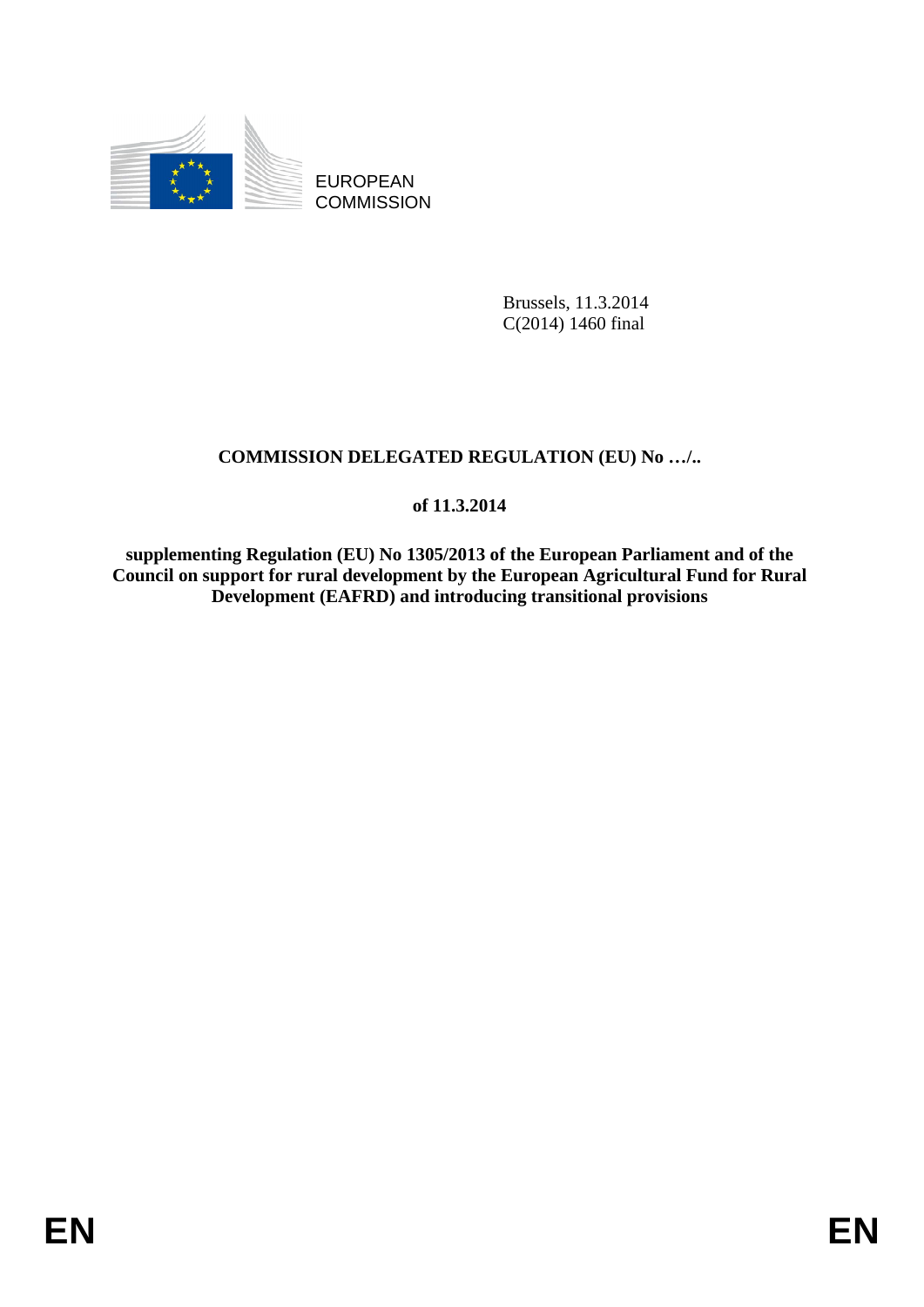### **EXPLANATORY MEMORANDUM**

#### **1. CONTEXT OF THE PROPOSAL**

All policy choices for support for rural development are made in the basic acts for the Common Strategic Framework for European Structural and Investment (ESI) Funds and for the reformed Common Agriculture Policy (CAP). This Regulation supplements the nonessential elements for non-control rules as defined by the co-legislators in the Regulation (EU) No 1305/2013.

Altogether 14 empowerments to define technical arrangements in a delegated act are foreseen in the Regulation (EU) No 1305/2013. These relate to the definition of young farmers, arrangements for farm and forestry visits, quality schemes and promotion, content of the business plan under investment measures, afforestation, rules for commitments and activities under agri-environment-climate measure, conservation of genetic resources – both in agriculture and forestry, calculation methods to avoid double financing, scope for animal welfare commitments, rules for support under cooperation, duration of commercial loans contracted to mutual funds, common rules for investment measures and energy efficiency infrastructure, definition of conditions applicable to conversion or adjustment of commitments under area related measures, and transitional rules which are not covered by the ad-hoc basic act (EU) No 1310/2013.

#### **2. RESULTS OF CONSULTATIONS WITH THE INTERESTED PARTIES AND IMPACT ASSESSMENTS**

In line with the European Commission communication to the European Parliament, and the Council COM(2009)673 on the implementation of Article 290 of the Treaty on the Functioning of the European Union, the highest importance was given to consultation of experts. Preparatory work started in the last trimester of 2012. Experts' observations and suggestions were documented in a Questions and Answer document, and particular attention was given to the practical implications and reduction of administrative burden.

This Regulation does not introduce any new policy choices in addition to those already made in the basic acts. Thus it is covered by the Impact Assessment carried on for the CAP reform 'CAP towards 2020' SEC(2011)1153.

### **3. LEGAL ELEMENTS OF THE PROPOSAL**

This Regulation supplements the Regulation (EU) No 1305/2013 with the following nonessential elements:

- Conditions for young farmers when not setting up as sole head of the holding, and limit of 36 month as grace period for the acquisition of occupational skills;
- Provision on the definition of the duration and the content of the farm and forest visits in the rural development programmes;
- Characteristics of group of producers and type of operations under quality schemes and promotion, conditions for non-discrimination, and exclusion of commercial brands;
- Minimum requirements for the content of the business plan under farm and business development measure, as well as criteria for setting the thresholds for access to support;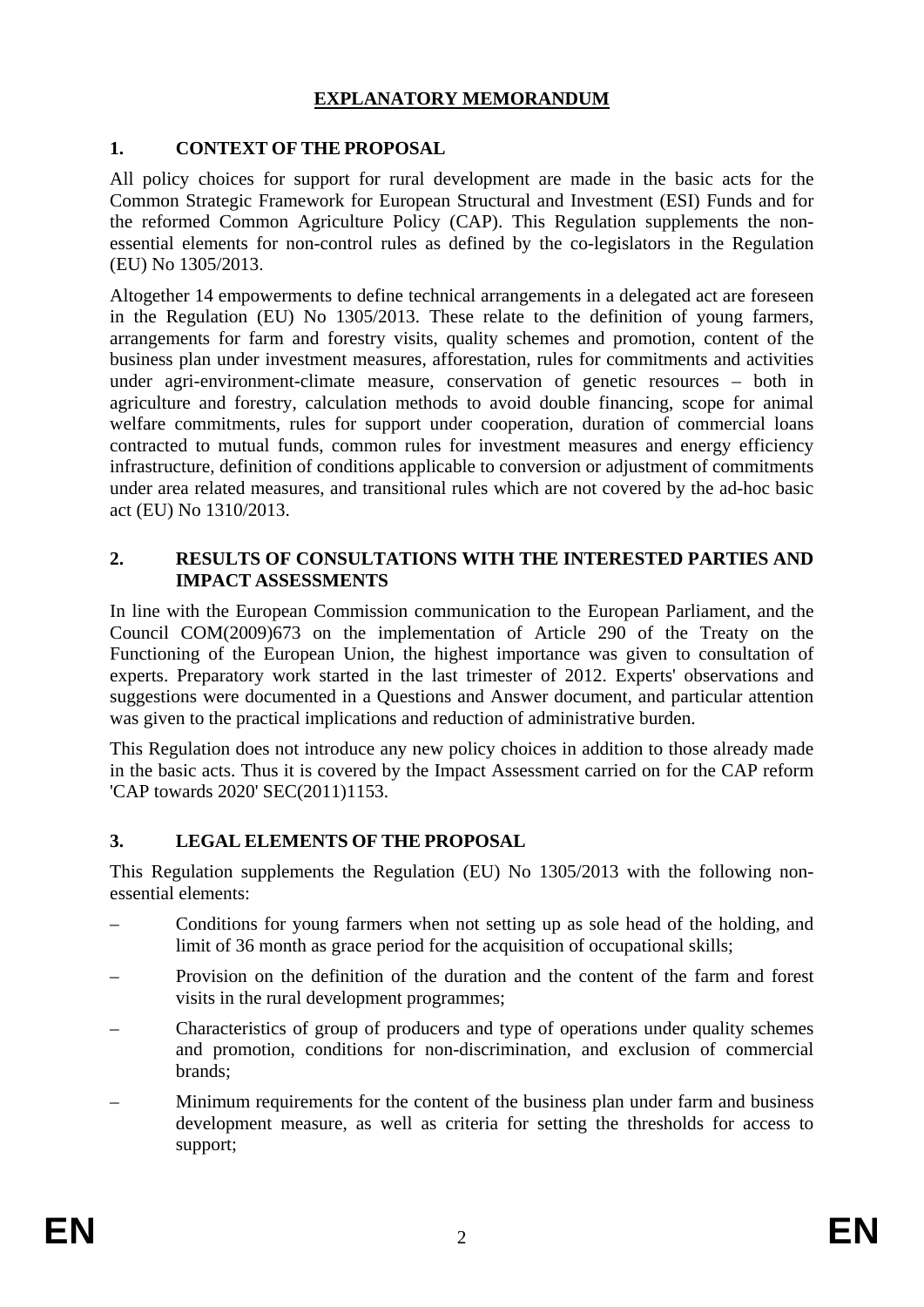- Provisions to avoid inappropriate afforestation and requirement for planting of species;
- Conditions applicable to commitments for extensification of livestock, and to rear local breeds in danger to being lost to farming;
- Definition of the types of operations eligible for support for conservation of genetic resources in agriculture and forestry;
- Provisions to avoid double funding of the practises beneficial for the climate and the environment under the two pillars of the CAP;
- Definition of the areas in which animal welfare should provide upgraded standards;
- Definition of local markets and short supply chains, "small operators" as microenterprise, and conditions for eligibility of promotion activities under co-operation measure;
- Limitation of duration of commercial loans taken by mutual funds to minimum one and maximum five years;
- Common rules for investment measures eligibility of costs connected with leasing contracts, condition for eligibility of expenditure related to second hand equipment to be defined in rural development programmes, as well as requirements for investments for energy efficiency;
- Conditions applicable to the conversion of commitments for agri/forest-environmentclimate, organic farming and animal welfare measures and the definition of other situations, such as increase of area of the commitment, where no reimbursement is required;
- Transition rules to cover the commitments undertaken during the 2007-2013 programming period from EAFRD contribution in the 2014-2020 programming period.

### **4. BUDGETARY IMPLICATION**

This draft Commission Delegated Regulation only implements the empowerments as defined by the co-legislators in the Regulation (EU) No 1305/2013. Thus the draft delegated act will not have any impact on the EU budget in addition to that of the Regulation (EU) No 1305/2013.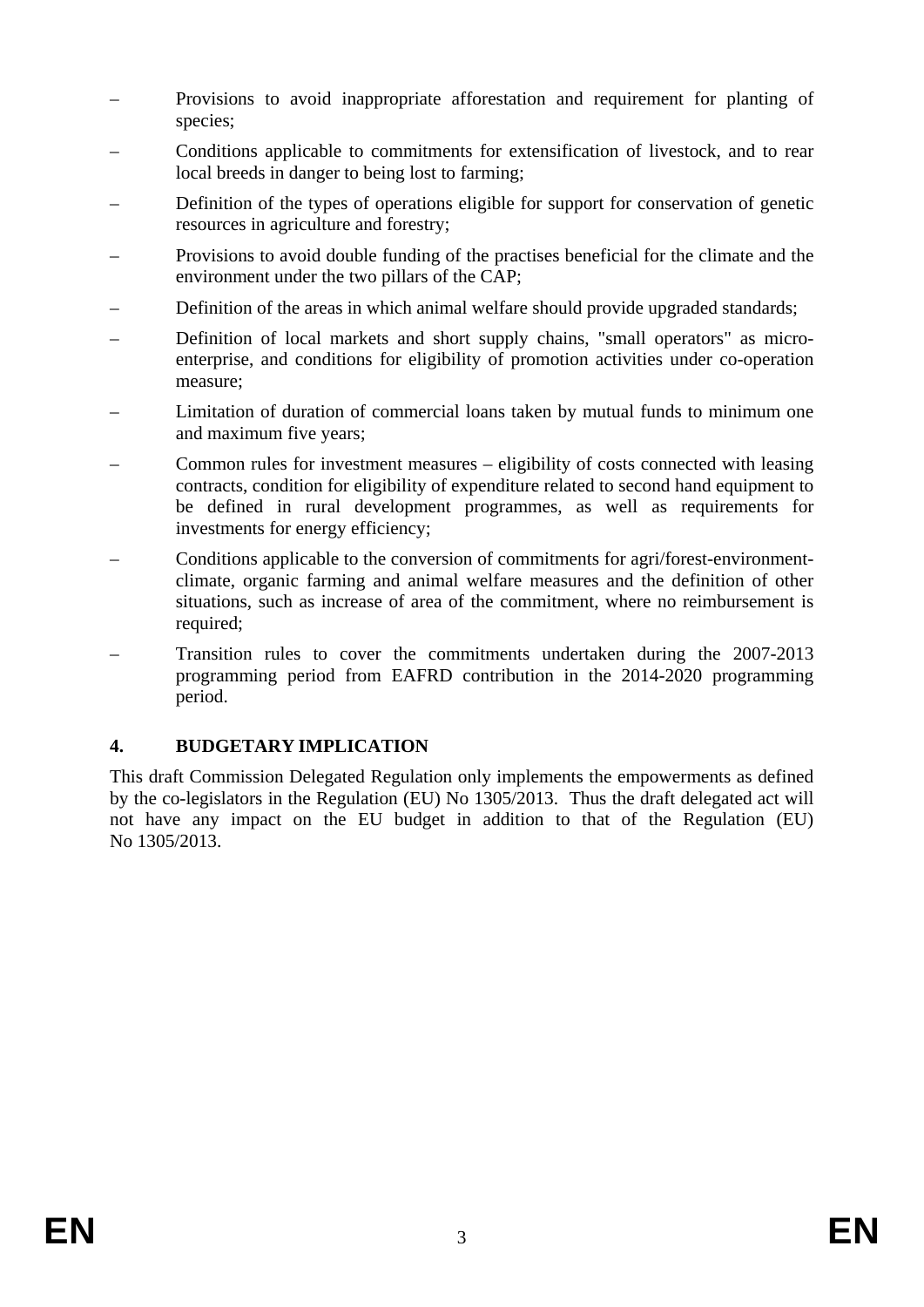#### **COMMISSION DELEGATED REGULATION (EU) No …/..**

#### **of 11.3.2014**

#### **supplementing Regulation (EU) No 1305/2013 of the European Parliament and of the Council on support for rural development by the European Agricultural Fund for Rural Development (EAFRD) and introducing transitional provisions**

#### THE EUROPEAN COMMISSION,

Having regard to the Treaty on the Functioning of the European Union,

Having regard to Regulation (EU) No 1305/2013 of the European Parliament and of the Council of 17 December 2013 on support for rural development by the European Agricultural Fund for Rural Development (EAFRD) and repealing Council Regulation (EC) No 1698/2005<sup>1</sup>, and in particular Articles 2(3), 14(5), 16(5), 19(8), 22(3), 28(10), 28(11), 29(6), 30(8), 33(4), 34(5), 35(10), 36(5), 45(6), 47(6) and Article 89 thereof,

Whereas:

- (1) Regulation (EU) No 1305/2013 lays down general rules governing Union support for rural development financed by the European Agricultural Fund for Rural Development (the EAFRD), complementing the common provisions for the European Structural and Investment Funds laid down in Part Two of Regulation (EU) No 1303/2013 of the European Parliament and of the Council<sup>2</sup>. Supplementary rules should be laid down.
- (2) Member States should establish and apply specific conditions for access to support for young farmers in case they are not setting up as a sole head of the holding. In order to ensure equal treatment of beneficiaries irrespective of the legal form under which they choose to set up in an agricultural holding, it should be provided that the conditions under which a legal person or other form of partnership may be considered to be a 'young farmer' should be equivalent to those of a natural person. A grace period, sufficiently long to allow young farmers to acquire the needed qualifications, should be provided for.
- (3) In order to ensure that farm and forest exchange schemes and farm and forest visits supported by the EAFRD are clearly defined and demarcated in relation to similar actions under other Union schemes, while at the same time taking into account the diversity of national situations, Member States should define the duration and content of such schemes and visits in their rural development programmes. That content should focus on certain areas, closely linked to the achievement of the Union priorities for rural development.
- (4) Rules specifying the characteristics of groups of producers and the types of actions that may receive support under the promotion component of the quality schemes

 $\frac{1}{1}$  OJ L 347, 20.12.2013, p. 487. 2

Regulation (EU) No 1303/2013 of the European Parliament and of the Council of 17 December 2013 laying down common provisions on the European Regional Development Fund, the European Social Fund, the Cohesion Fund, the European Agricultural Fund for Rural Development and the European Maritime and Fisheries Fund and laying down general provisions on the European Regional Development Fund, the European Social Fund, the Cohesion Fund and the European Maritime and Fisheries Fund and repealing Council Regulation (EC) No 1083/2006 (OJ L 347, 20.12.2013, p. 320).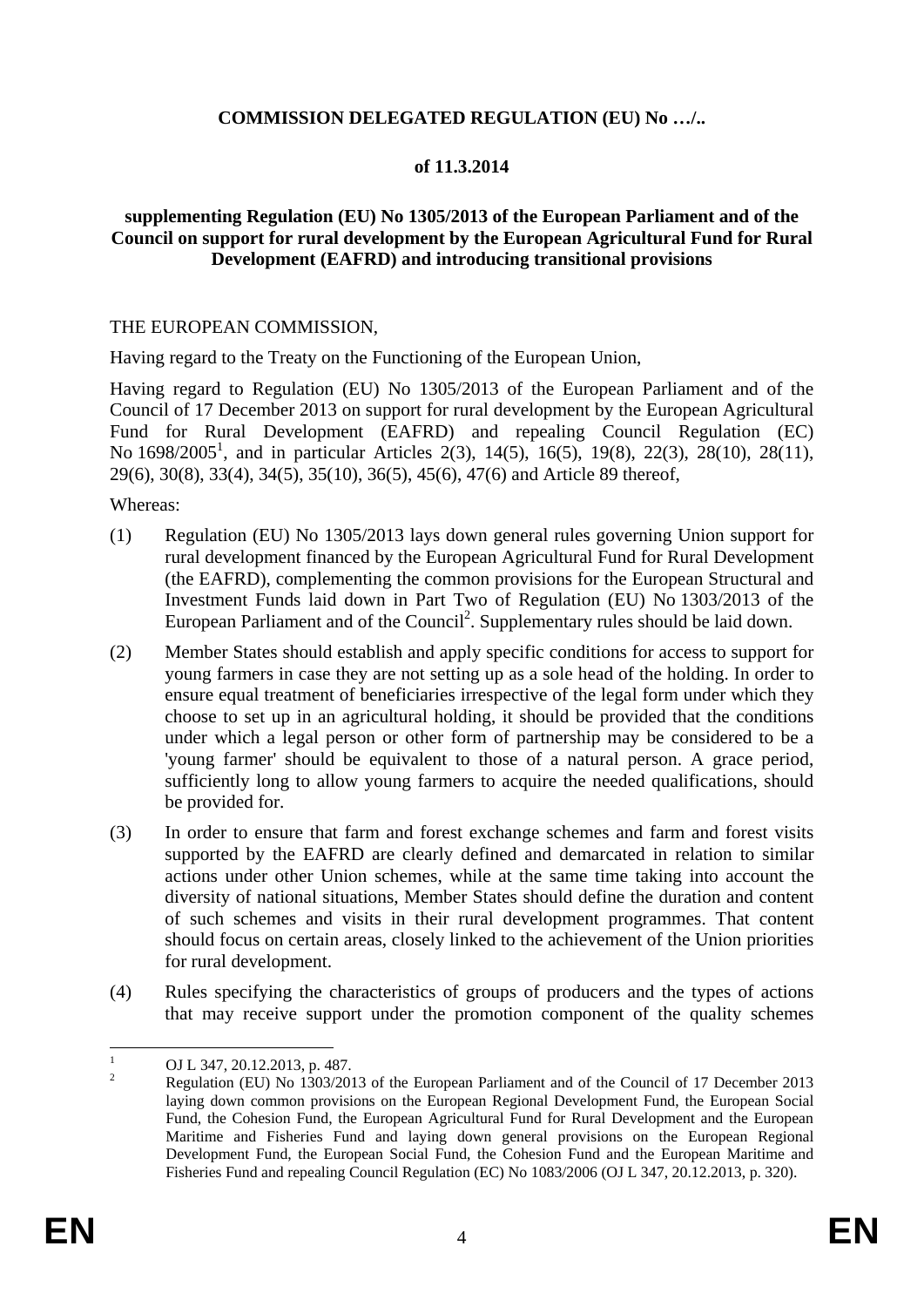measure, setting conditions to prevent distortion of competition and discrimination against certain products and excluding commercial brand names from support should be laid down.

- (5) The business plans referred to in Article 19(4) of Regulation (EU) No 1305/2013 should provide sufficient elements to allow assessment of the attainment of the targets of the selected operation. In order to ensure equal treatment among beneficiaries across the Union and to facilitate monitoring, the criterion to be used for setting the thresholds referred to in Article 19(4) of that Regulation should be production potential of the agricultural holding.
- (6) Minimum environmental requirements with which the afforestation of agricultural land must comply should be laid down ensuring that no inappropriate afforestation of sensitive habitats including areas under high natural value farming takes place and that the need for resilience to climate change is taken into account. On sites designated as Natura 2000, afforestation should be consistent with the management objectives of the sites concerned. Special attention should be paid to specific environmental needs for particular sites such as the prevention of soil erosion. More stringent rules should be provided for afforestation operations leading to the creation of larger forests in order to take into account the impact of scale of those operations on the ecosystems and to ensure that they comply with the objectives of the Green Infrastructure Strategy<sup>3</sup> and new EU Forest Strategy<sup>4</sup>.
- (7) Conditions applicable to commitments to extensify livestock farming, to rear local breeds in danger of being lost to farming and to preserve plant genetic resources under threat of genetic erosion should ensure that commitments are defined in accordance with the Union priorities for rural development and in particular the need to ensure the protection of the landscape and its features, of natural resources including water, of soil and of genetic diversity.
- (8) Operations which may be eligible for support for the conservation and sustainable use and development of genetic resources in agriculture and the conservation and promotion of forest genetic resources should be defined.
- (9) In order to exclude double funding of the agricultural practices beneficial for the climate and the environment and equivalent practices referred to in Article 43 of Regulation (EU) No 1307/2013 of the European Parliament and of the Council<sup>5</sup>, to avoid distortion of competition among farmers and to ensure sound financial management of EAFRD funds, it should be provided that additional costs and income foregone resulting from those practices are deducted from the relevant payments.
- (10) The areas in which animal welfare commitments are made to provide for upgraded standards of production methods should be defined. In doing so it should be avoided that those animal welfare commitments overlap with standard farming practices and in particular vaccination to prevent pathologies.

 $\frac{1}{3}$  Communication from the Commission to the European Parliament, the Council, the European Economic and Social Committee and the Committee of Regions on the Green Infrastructure (GI) — Enhancing Europe's Natural Capital (COM(2013) 249 final).

Communication from the Commission to the European Parliament, the Council, the European Economic and Social Committee and the Committee of Regions on new EU Forest Strategy: for forests and the forest-based sector  $(COM(2013) 659$  final).

Regulation (EU) No 1307/2013 of the European Parliament and of the Council of 17 December 2013 establishing rules for direct payments to farmers under support schemes within the framework of the common agricultural policy and repealing Council Regulation (EC) No 637/2008 and Council Regulation (EC) No 73/2009 (OJ L 347, 20.12.2013, p. 608).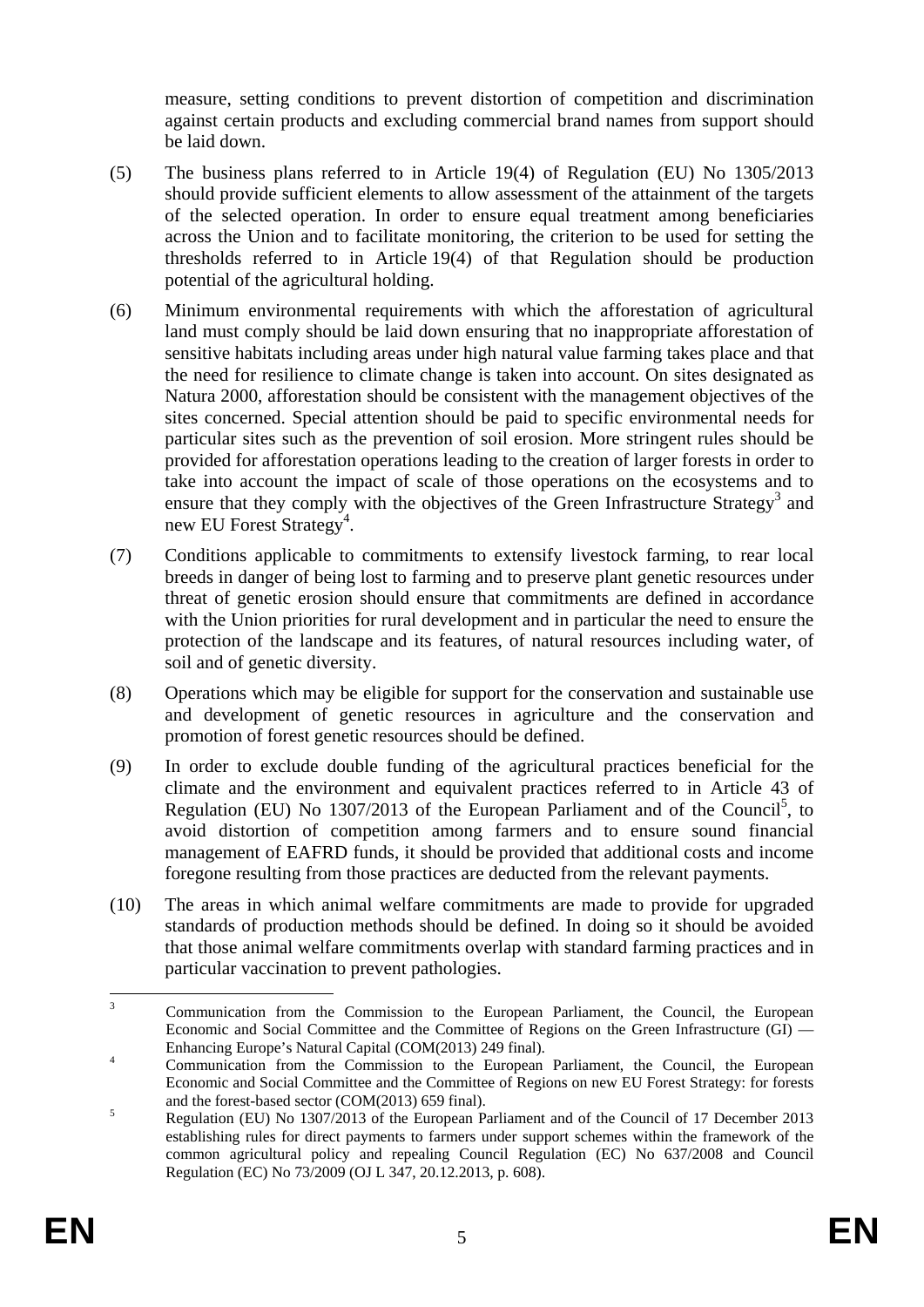- (11) Short supply chains and local markets in relation to which support may be given should be specified. In order to allow for a clear demarcation between the two, the number of intermediaries should be used as a criterion defining short supply chains whereas kilometric distance from the farm, taking into account specific geographic features of the area concerned, should be the criterion defining local markets, unless a convincing alternative criterion is presented. Co-operation among small operators should be sharply focused on overcoming the general disadvantages caused by fragmentation in rural areas. Therefore, it should be limited to micro-enterprises and natural persons who are about to start up a micro-enterprise at the moment of applying for support. In order to ensure a coherent approach in the implementation of the cooperation measure only promotion activities related to short supply chains and local markets should be supported under that measure.
- (12) In order to ensure that contributions related to the interest on commercial loans taken by the mutual funds referred to in Articles 38(3)(b) and 39(4)(b) of Regulation (EU) No 1305/2013 are maintained at an appropriate level, the minimum and maximum duration of those commercial loans should be of between one and five years.
- (13) In order to ensure the efficient use of EAFRD resources certain types of expenditure linked to leasing contracts, such as lessor's margin, refinancing costs, overheads and insurance charges should be excluded from support. In order to take account of the differing financial and development conditions of the agricultural sector in the Member States, while ensuring sound financial management of EAFRD resources, Member States should be required to define in their rural development programmes the conditions under which second hand equipment may be eligible for support. In accordance with the Union priorities for rural development, only renewable energy investments with high level energy efficiency and a high level of environmental performance should receive EAFRD support. For that purpose, Member States should establish minimum criteria for energy efficiency. Member States should ensure that applicable sustainability criteria for bioenergy are fulfilled. Member States should also support the transition from first to second generation biofuels and should encourage greater production of advanced biofuels, which provide high greenhouse gas savings with low risk of causing indirect land use change and which do not compete directly for agricultural land for the food and feed markets.
- (14) The conditions applicable to conversion or adjustment of commitments under the measures laid down in Articles 28, 29, 33 and 34 of Regulation (EU) No 1305/2013 should be laid down and situations in which reimbursement of the aid shall not be required should be defined. It should be ensured that conversion or adjustment of commitments is only possible when the environmental objectives of the commitment are safeguarded or reinforced.
- (15) Provisions for the transition from rural development support under Council Regulation (EC) No 1698/20056 or, in the case of Croatia, Council Regulation (EC) No 1085/2006<sup>7</sup>, to support under Regulation (EU) No 1305/2013 should be adopted. Taking into account that a number of transitional provisions for rural development have already been introduced by Regulation (EU) No 1310/2013 of the European

 $\frac{1}{6}$  Council Regulation (EC) No 1698/2005 of 20 September 2005 on support for rural development by the European Agricultural Fund for Rural Development (EAFRD) (OJ L 277, 21.10.2005, p. 1).

Council Regulation (EC) No 1085/2006 of 17 July 2006 establishing an Instrument for Pre-Accession Assistance (IPA) (OJ L 210, 31.7.2006, p. 82).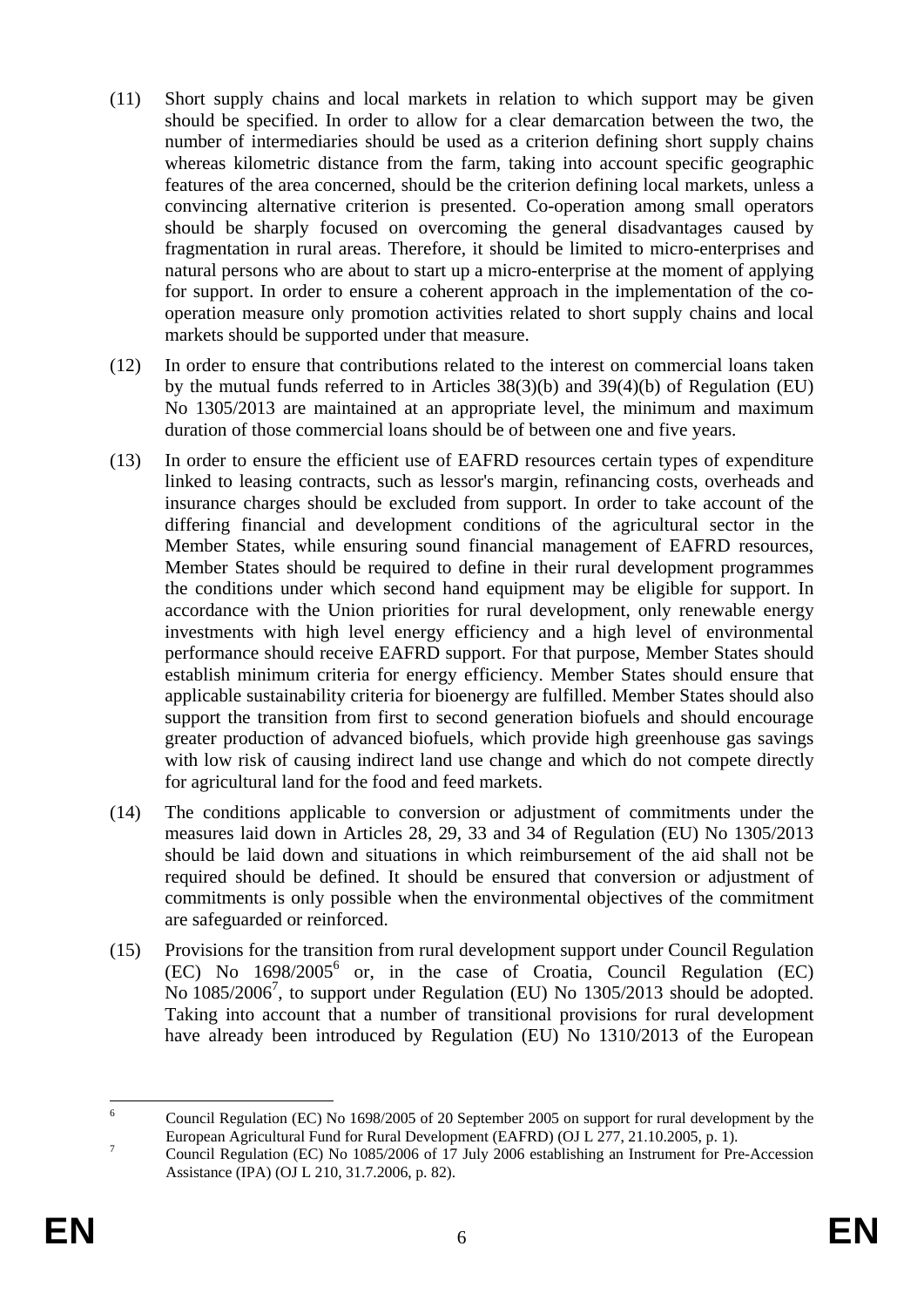Parliament and of the Council<sup>8</sup>, this Regulation should lay down the conditions under which the expenditure relating to measures referred to in Articles 52 and 63 of Regulation (EC) No 1698/2005 becomes eligible under Regulation (EU) No 1305/2013. This Regulation should also adjust the dates for the submission of the *ex post* evaluations of the programmes and the summary thereof, to take account of the transitional provisions concerning the implementation of programmes of the 2007 to 2013 programming period in 2014 introduced by Article 1 of Regulation (EU) No 1310/2013.

- (16) Since Regulation (EU) No 1305/2013 replaces Regulation (EC) No 1698/2005 it is appropriate to repeal the implementing rules of Regulation (EC) No 1698/2005 laid down by Commission Regulation (EC) No 1974/2006<sup>9</sup>. Regulation (EC) No 1974/2006 should therefore be repealed.
- (17) In view of the fact that at the moment of publication of this Regulation in the *Official Journal of the European Union* the 2014-2020 programming period will have already started, it is necessary to shorten as much as possible the delay for its entry into force. It should therefore enter into force on the day of its publication and apply as of the first day of the 2014-2020 programming period, on 1 January 2014,

HAS ADOPTED THIS REGULATION:

# **CHAPTER I Scope**

*Article 1 Scope* 

This Regulation lays down:

- (1) provisions supplementing Regulation (EU) No 1305/2013 as regards:
	- (a) young farmers,
	- (b) farm and forest exchange schemes and visits,
	- (c) quality schemes promotion,
	- (d) farm and business development,
	- (e) afforestation and creation of woodland,
	- (f) agri-environment-climate,
	- (g) conservation of genetic resources in agriculture and in forestry,

 $\frac{1}{8}$  Regulation (EU) No 1310/2013 of the European Parliament and of the Council of 17 December 2013 laying down certain transitional provisions on support for rural development by the European Agricultural Fund for Rural Development (EAFRD), amending Regulation (EU) No 1305/2013 of the European Parliament and of the Council as regards resources and their distribution in respect of the year 2014 and amending Council Regulation (EC) No 73/2009 and Regulations (EU) No 1307/2013, (EU) No 1306/2013 and (EU) No 1308/2013 of the European Parliament and of the Council as regards their application in the year 2014 (OJ L 347, 20.12.2013, p. 865).

Commission Regulation (EC) No 1974/2006 of 15 December 2006 laying down detailed rules for the application of Council Regulation (EC) No 1698/2005 on support for rural development by the European Agricultural Fund for Rural Development (EAFRD) (OJ L 368, 23.12.2006, p. 15).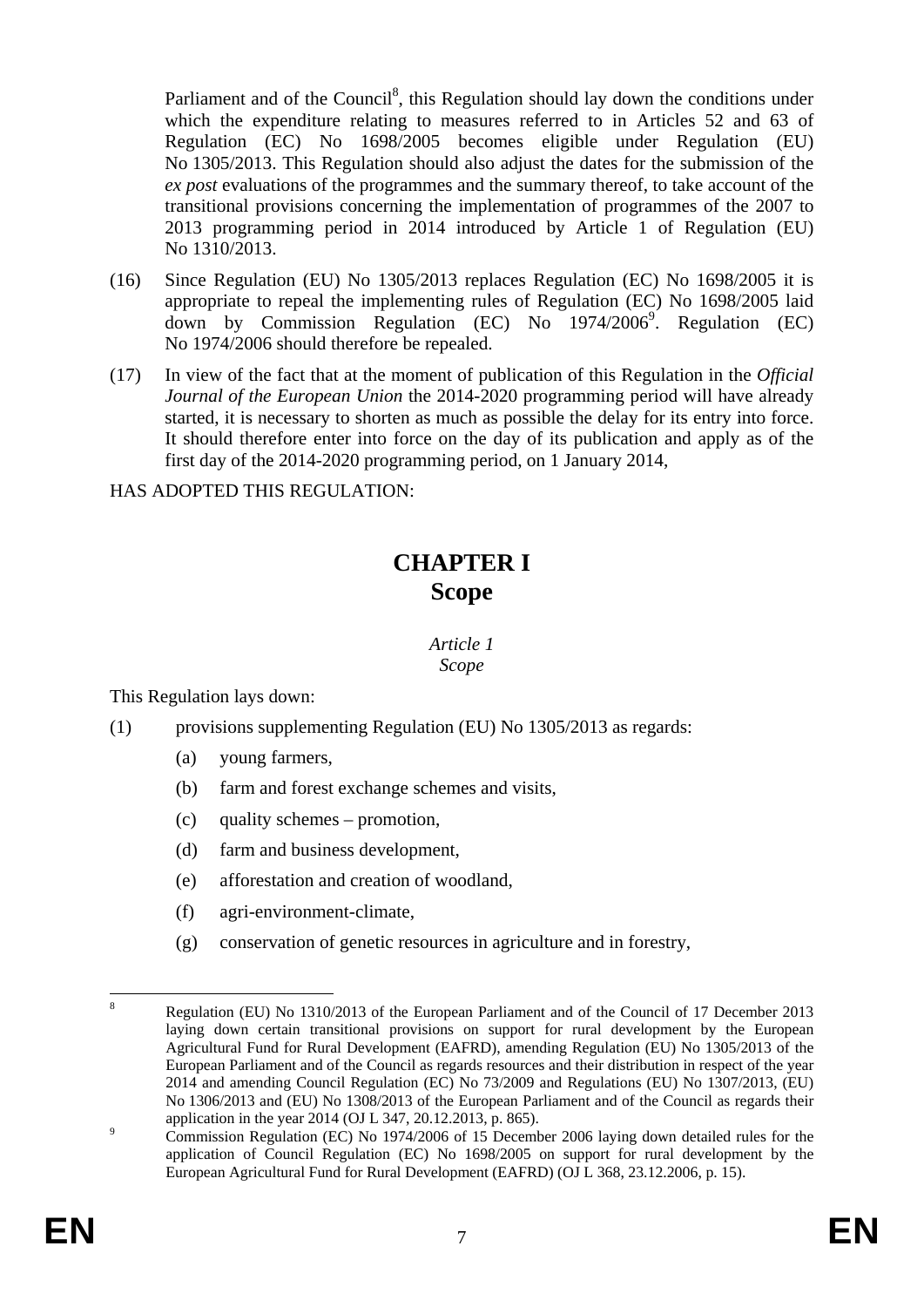- (h) exclusion of double-funding,
- (i) animal welfare,
- (j) cooperation,
- (k) commercial loans to mutual funds,
- (l) investments,
- (m) conversion or adjustment of commitments,
- (n) extended or new commitments;
- (2) specific transitional rules laying down the conditions under which support approved by the Commission under Regulation (EC) No 1698/2005, or, in the case of Croatia, under Regulation (EC) No 1085/2006, may be integrated into support provided under Regulation (EU) No 1305/2013, including, in the case of Croatia, for technical assistance.

# **CHAPTER II**

# **Provisions supplementing rules on rural development measures**

### *Article 2*

### *Young farmer*

- 1. Member States shall establish and apply specific conditions for access to support where a young farmer as defined in Article 2(1)(n) of Regulation (EU) No 1305/2013 is not setting up as a sole head of the holding, irrespective of its legal form. These conditions shall be equivalent to those required for a young farmer setting up as sole head of a holding. In all cases, control over the holding shall be held by young farmers*.*
- 2. Where the application for support concerns a holding owned by a legal person, a young farmer within the meaning of Article  $2(1)(n)$  of Regulation (EU) No 1305/2013 shall exercise effective and long-term control over the legal person in terms of decisions related to management, benefits and financial risks. Where several natural persons, including person(s) who are not young farmer(s), participate in the capital or management of the legal person, the young farmer shall be capable of exercising such effective and long-term control either solely or jointly together with other farmers.

Where a legal person is solely or jointly controlled by another legal person, requirements laid down in the first sub-paragraph shall apply to any natural person having control over that other legal person.

3. All the elements of the definition of young farmer set out in Article 2(1)(n) of Regulation (EU) No 1305/2013 have to be met at the moment of submission of an application for support under that Regulation. However, a grace period, not exceeding 36 months from the date of the individual decision granting support, may be allowed to the beneficiary, in order to meet the conditions relating to the acquisition of the occupational skills specified in the rural development programme.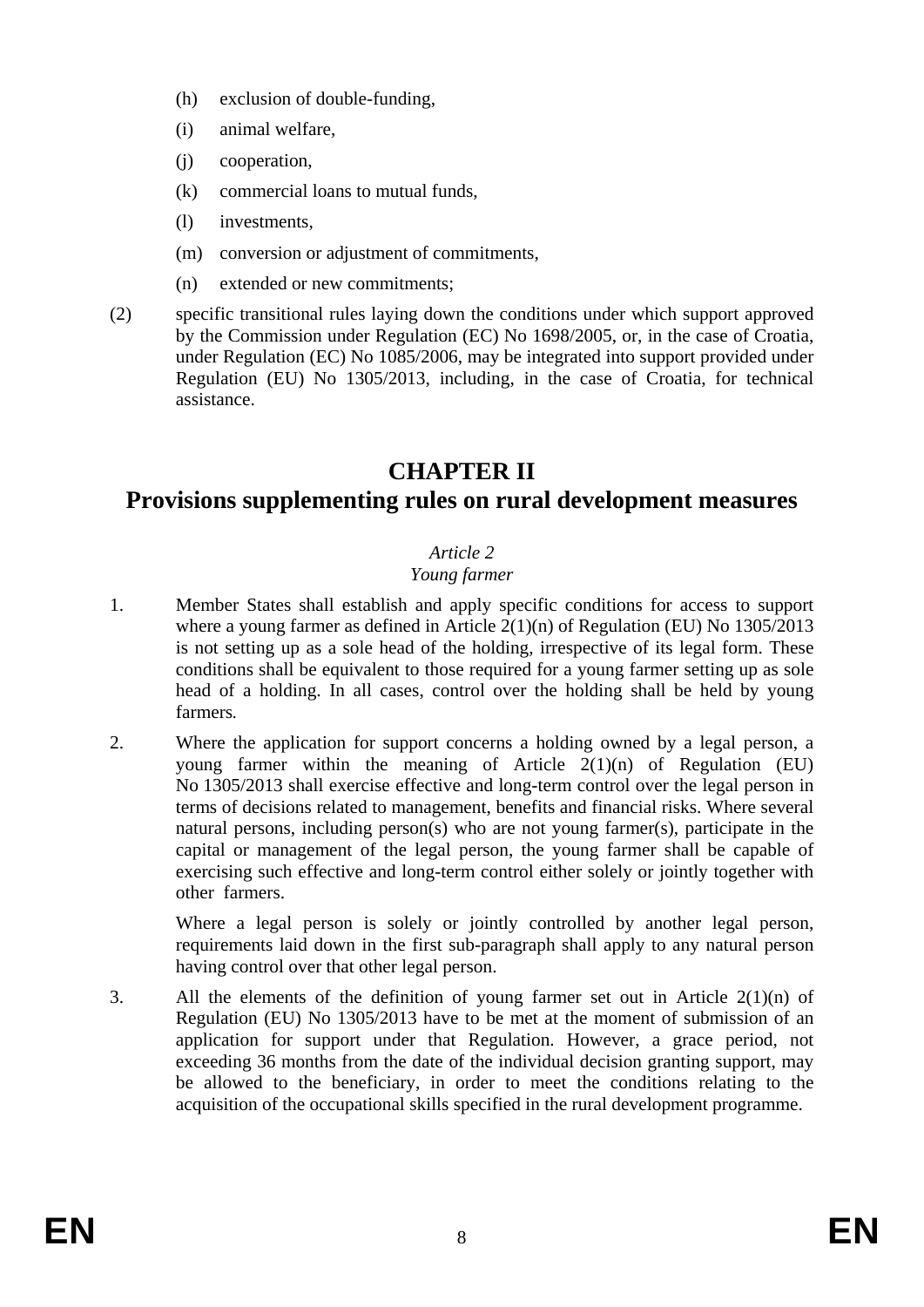#### *Farm and forest exchange schemes and visits*

Member States shall define the duration and the content of the short-term farm and forest management exchange schemes and farm and forest visits referred to in Article 14(1) of Regulation (EU) No 1305/2013 in their rural development programmes. Such schemes and visits shall focus, in particular, on sustainable farming and forestry methods and/or technologies, farm diversification, farms participating in short supply chains, the development of new business opportunities and new technologies, and on the improvement of forest resilience.

#### *Article 4*

#### *Quality schemes - promotion*

- 1. Groups of producers receiving support under Article 16(2) of Regulation (EU) No 1305/2013 shall be entities, irrespective of their legal form, which bring together operators participating in a quality scheme for agricultural products, cotton or foodstuffs as referred to in Article 16(1) of that Regulation, for a specific product covered by one of those schemes.
- 2. Types of actions eligible for support under Article 16(2) of Regulation (EU) No 1305/2013 shall have the following characteristics:
	- (a) be designed to induce consumers to buy the products covered by a quality scheme for agricultural products, cotton or foodstuffs as referred to in Article 16(1) of Regulation (EU) No 1305/2013, participation in which receives support under the rural development programme; and
	- (b) draw attention to the specific features or advantages of the products concerned, notably the quality, specific production methods, high animal welfare standards and respect for the environment linked to the quality scheme concerned.
- 3. Eligible actions shall not incite consumers to buy a product due to its particular origin, except for products covered by the quality schemes introduced by Title II of Regulation (EU) No 1151/2012 of the European Parliament and of the Council<sup>10</sup>, by Chapter III of Regulation (EC) No 110/2008 of the European Parliament and of the Council<sup>11</sup>, by Chapter III of Regulation (EU) No  $\left[\ldots\right]$  of the European Parliament and of the Council<sup>12</sup> and by Section 2 of Chapter I of Title II of Part II of Regulation (EU) No  $1308/2013$  of the European Parliament and of the Council<sup>13</sup> with respect to wine. The origin of the product may be indicated, provided that the mention of the origin is subordinate to the main message.
- 4. No support under Article 16(2) of Regulation (EU) No 1305/2013 shall be granted for information and promotion actions concerning commercial brand names.

 $10$ Regulation (EU) No 1151/2012 of the European Parliament and of the Council of 21 November 2012 on quality schemes for agricultural products and foodstuffs (OJ L 343, 14.12.2012, p. 1).

<sup>&</sup>lt;sup>11</sup> Regulation (EC) No 110/2008 of the European Parliament and of the Council of 15 January 2008 on the definition, description, presentation, labelling and the protection of geographical indications of spirit drinks and repealing Council Regulation (EEC) No 1576/89 (OJ L 39, 13.2.2008, p. 16).

drimks and repealing Council Regulation (EEC) No 1678/89 (OU EV), reduces  $p_i$  resp.<br>Regulation (EU) No […] of […] of [date…] on the definition, description, presentation, labelling and the protection of geographical indications for aromatized wine products  $(OJ \overline{L}$ , , p. ).<br>Regulation (EU) No 1308/2013 of the European Parliament and of the Council of 17 December 2013

establishing a common organisation of the markets in agricultural products and repealing Council Regulations (EEC) No 922/72, (EEC) No 234/79, (EC) No 1037/2001 and (EC) No 1234/2007 (OJ L 347, 20.12.2013, p. 671).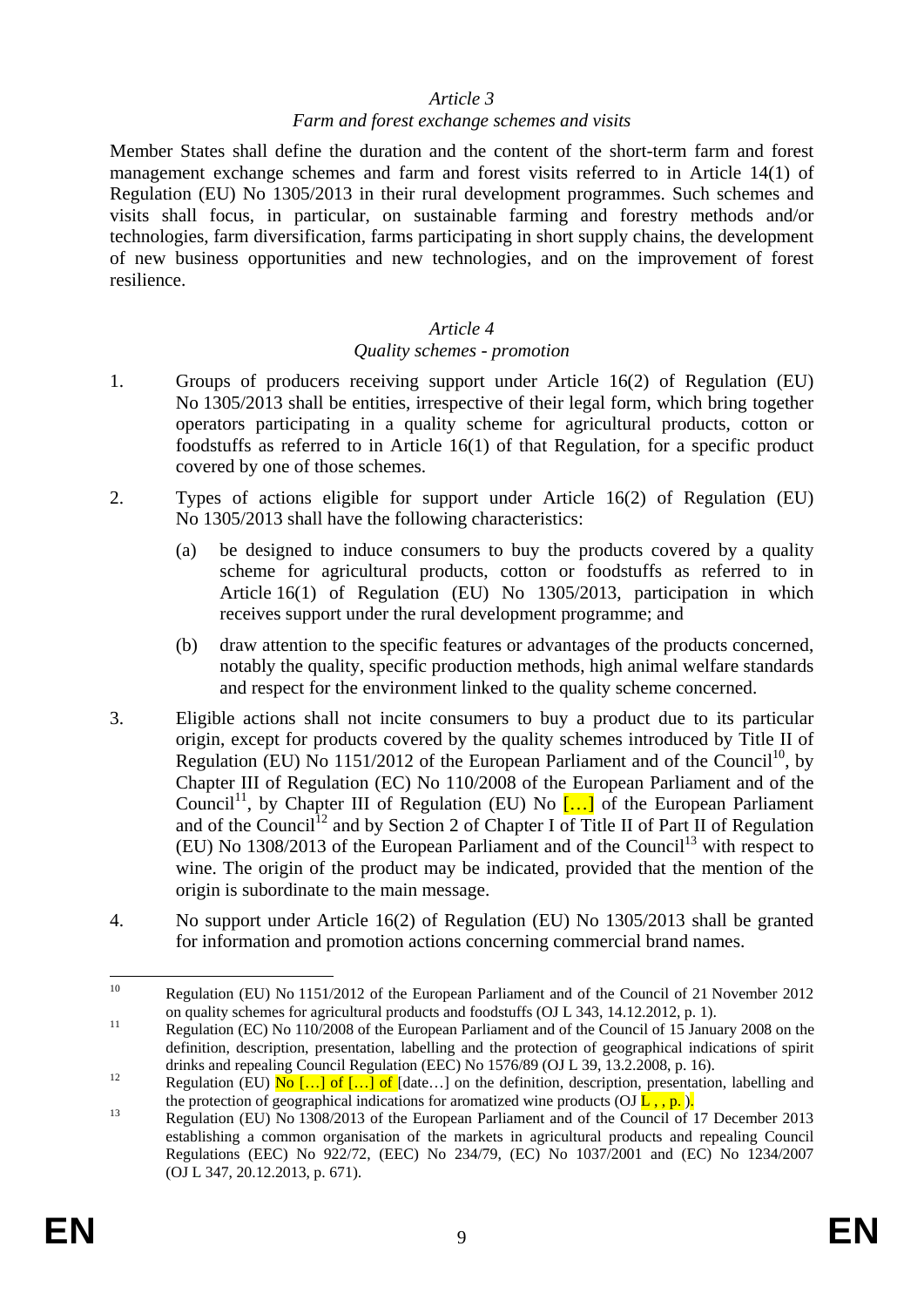#### *Farm and business development*

- 1. The business plan referred to in Article 19(4) of Regulation (EU) No 1305/2013 shall describe at least:
	- (a) In the case of start-up aid to young farmers:
		- (i) the initial situation of the agricultural holding,
		- (ii) milestones and targets for the development of the activities of the agricultural holding,
		- (iii) details of the actions, including those related to environmental sustainability and resource efficiency, required for the development of the activities of the agricultural holding, such as investments, training, advice;
	- (b) In the case of start-up aid for non-agricultural activities in rural areas:
		- (i) the initial economic situation of the person or micro- or small- enterprise applying for support,
		- (ii) milestones and targets for the development of the new activities of the person or agricultural holding or of the micro- or small- enterprise,
		- (iii) details of the actions required for the development of the activities of the person or agricultural holding or micro- or small- enterprise, such as details of investments, training, advice;
	- (c) In the case of start-up aid for the development of small farms:
		- (i) the initial situation of the agricultural holding, and
		- (ii) details of the actions, including those related to environmental sustainability and resource efficiency, that could support the achievement of economic viability, such as investments, training, co-operation.
- 2. Member States shall define the thresholds referred to in the third subparagraph of Article 19(4) of Regulation (EU) No 1305/2013 in terms of production potential of the agricultural holding, measured in standard output, as defined in Article 5 of Commission Regulation (EC) No  $1242/2008^{14}$ , or an equivalent.

### *Article 6*

### *Afforestation and creation of woodland*

The following minimum environmental requirements shall apply in the context of the afforestation and creation of woodland measure referred to in Article 22 of Regulation (EU) No 1305/2013:

(a) the selection of species to be planted, of areas and of methods to be used shall avoid the inappropriate afforestation of sensitive habitats such as peat lands and wetlands and negative effects on areas of high ecological value including areas under high natural value farming. On sites designated as Natura 2000 pursuant to Council

 $\overline{14}$ 14 Commission Regulation (EC) No 1242/2008 of 8 December 2008 establishing a Community typology for agricultural holdings (OJ L 335, 13.12.2008, p. 3).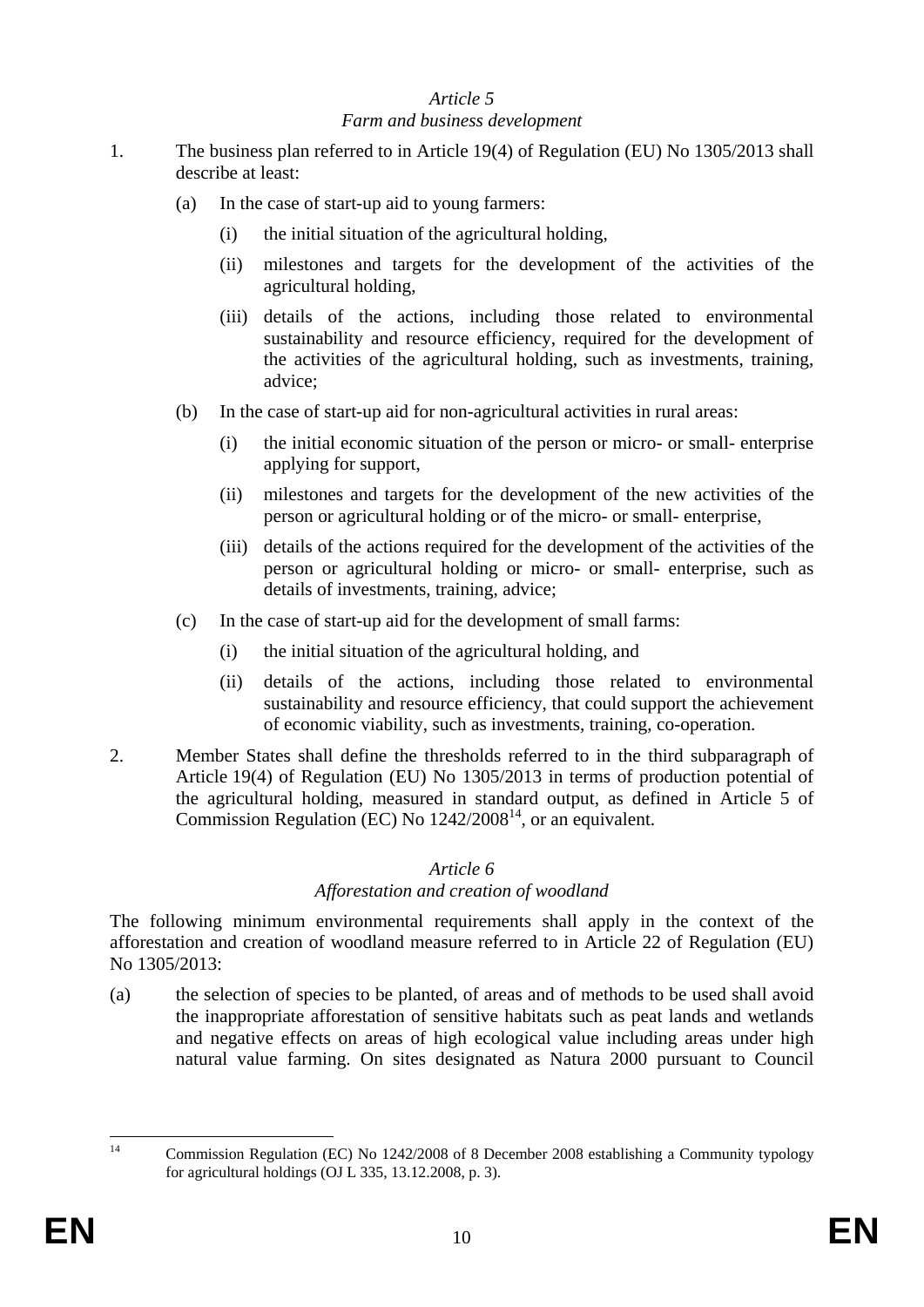Directive  $92/43/EEC^{15}$  and Directive 2009/147/EC of the European Parliament and of the Council<sup>16</sup> only afforestation consistent with the management objectives of the sites concerned and agreed with the Member State's authority in charge of implementing Natura 2000 shall be allowed;

- (b) the selection of species, varieties, ecotypes and provenances of trees shall take account of the need for resilience to climate change and to natural disasters and the biotic, pedologic and hydrologic condition of the area concerned, as well as of the potential invasive character of the species under local conditions as defined by Member States. The beneficiary shall be required to protect and care for the forest at least during the period for which the premium for agricultural income foregone and maintenance is paid. This shall include tending, thinnings or grazing as appropriate, in the interest of the future development of the forest and regulating competition with herbaceous vegetation and avoiding the building up of fire prone undergrowth material. As regards fast-growing species, Member States shall define the minimum and maximum time before felling. The minimum time shall not be less than 8 years and the maximum shall not exceed 20 years;
- (c) in cases where, due to difficult environmental or climatic conditions, including environmental degradation, the planting of perennial woody species cannot be expected to lead to the establishment of forest cover as defined under the applicable national legislation, the Member State may allow the beneficiary to establish and maintain other woody vegetation cover. The beneficiary shall provide the same level of care and protection as applicable to forests;
- (d) in the case of afforestation operations leading to the creation of forests of a size exceeding a certain threshold, to be defined by Member States, the operation shall consist of either:
	- (i) the exclusive planting of ecologically adapted species and/or species resilient to climate change in the bio-geographical area concerned, which have not been found, through an assessment of impacts, to threaten biodiversity and ecosystem services, or to have a negative impact on human health; or
	- (ii) a mix of tree species which includes either:
		- at least 10 % of broadleaved trees by area, or
		- a minimum of three tree species or varieties, with the least abundant making up at least 10 % of the area.

### *Article 7*

#### *Agri-environment-climate*

- 1. Commitments under the agri-environment-climate measure referred to in Article 28 of Regulation (EU) No 1305/2013 to extensify livestock farming shall comply with at least the following conditions:
	- (a) the whole grazed area of the holding is managed and maintained to avoid overand under-grazing;

 $15$ 15 Council Directive 92/43/EEC of 21 May 1992 on the conservation of natural habitats and of wild fauna and flora (OJ L 206, 22.7.1992, p. 7).<br>
Directive 2009/147/EC of the European Parliament and of the Council of 30 November 2009 on the

conservation of wild birds (OJ L 20, 26.1.2010, p. 7).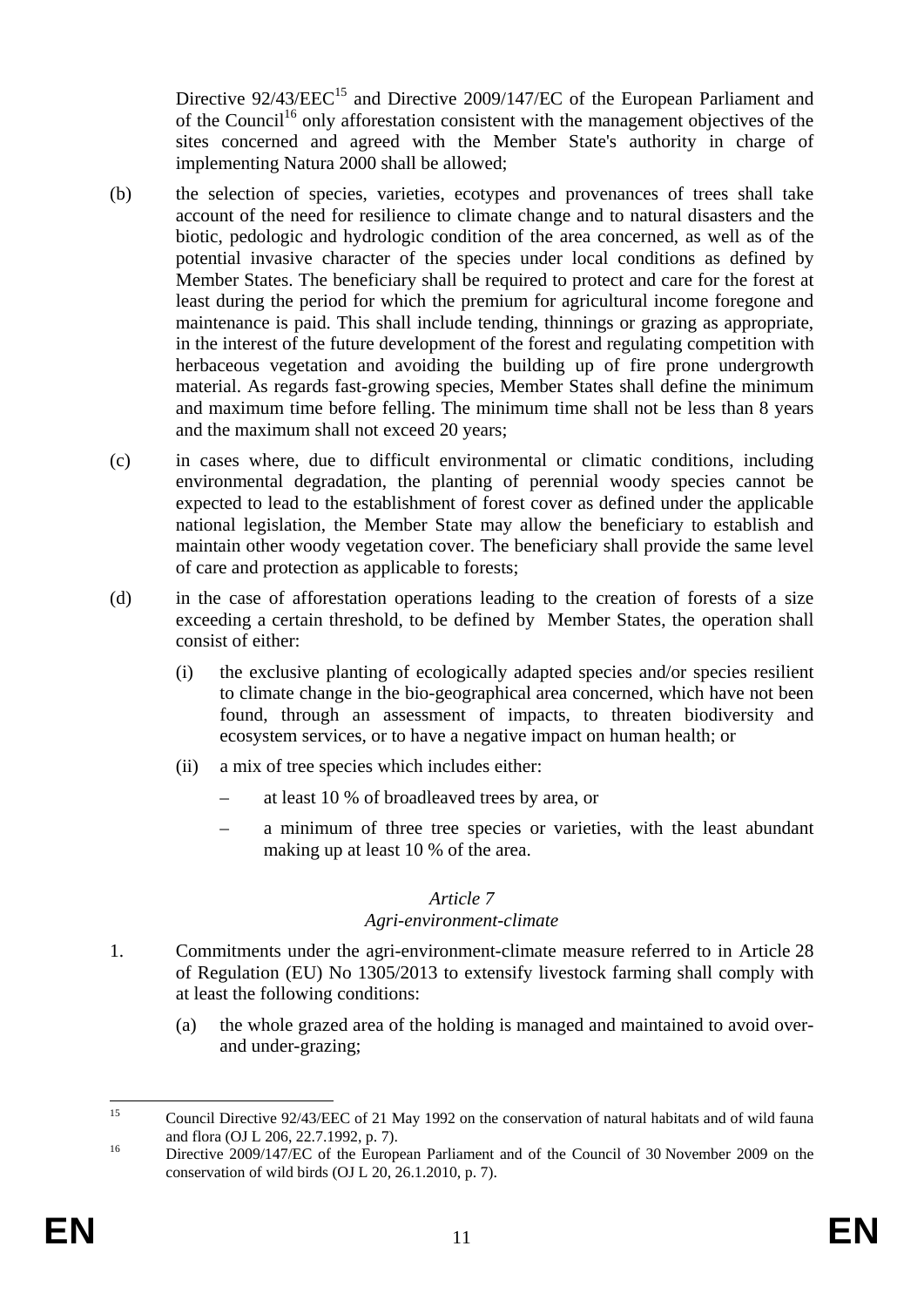- (b) livestock density is defined taking account of all grazing livestock kept on the farm or, in the case of a commitment to limit nutrient leaching, all animals kept on the farm which are relevant to the commitment in question.
- 2. Commitments under the agri-environment-climate measure referred to in Article 28 of Regulation (EU) No 1305/2013 to rear local breeds in danger of being lost to farming or to preserve plant genetic resources under threat of genetic erosion shall require:
	- (a) to rear farm animals of local breeds, genetically adapted to one or more traditional production systems or environments in the country, in danger of being lost to farming; or
	- (b) to preserve plant genetic resources naturally adapted to the local and regional conditions and under threat of genetic erosion.

The following species of farm animals shall be eligible for support:

- (a) cattle;
- (b) sheep;
- (c) goats;
- (d) equidae;
- (e) pigs;
- (f) birds.
- 3. Local breeds shall be considered as being in danger of being lost to farming if the following conditions are fulfilled:
	- (a) the number, at national level, of breeding females concerned is stated;
	- (b) that number and the endangered status of the listed breeds is certified by a duly recognised relevant scientific body;
	- (c) a duly recognised relevant technical body registers and keeps up-to-date the herd or flock book for the breed;
	- (d) the bodies concerned possess the necessary skills and knowledge to identify animals of the breeds in danger.

The information on the fulfilment of those conditions shall be included in the rural development programme.

- 4. Plant genetic resources shall be considered as being under threat of genetic erosion on condition that sufficient evidence of genetic erosion, based upon scientific results or indicators for the reduction of landraces/primitive local varieties, their population diversity and, where relevant, for modifications in the prevailing agricultural practices at local level, is included in the rural development programme.
- 5. Activities covered by the type of agri-environment-climate commitments referred to in paragraphs 1 to 4 of this Article shall not be eligible for support under Article 28(9) of Regulation (EU) No 1305/2013.

### *Article 8*

### *Conservation of genetic resources in agriculture and in forestry*

1. For the purposes of this Article, the following definitions shall apply: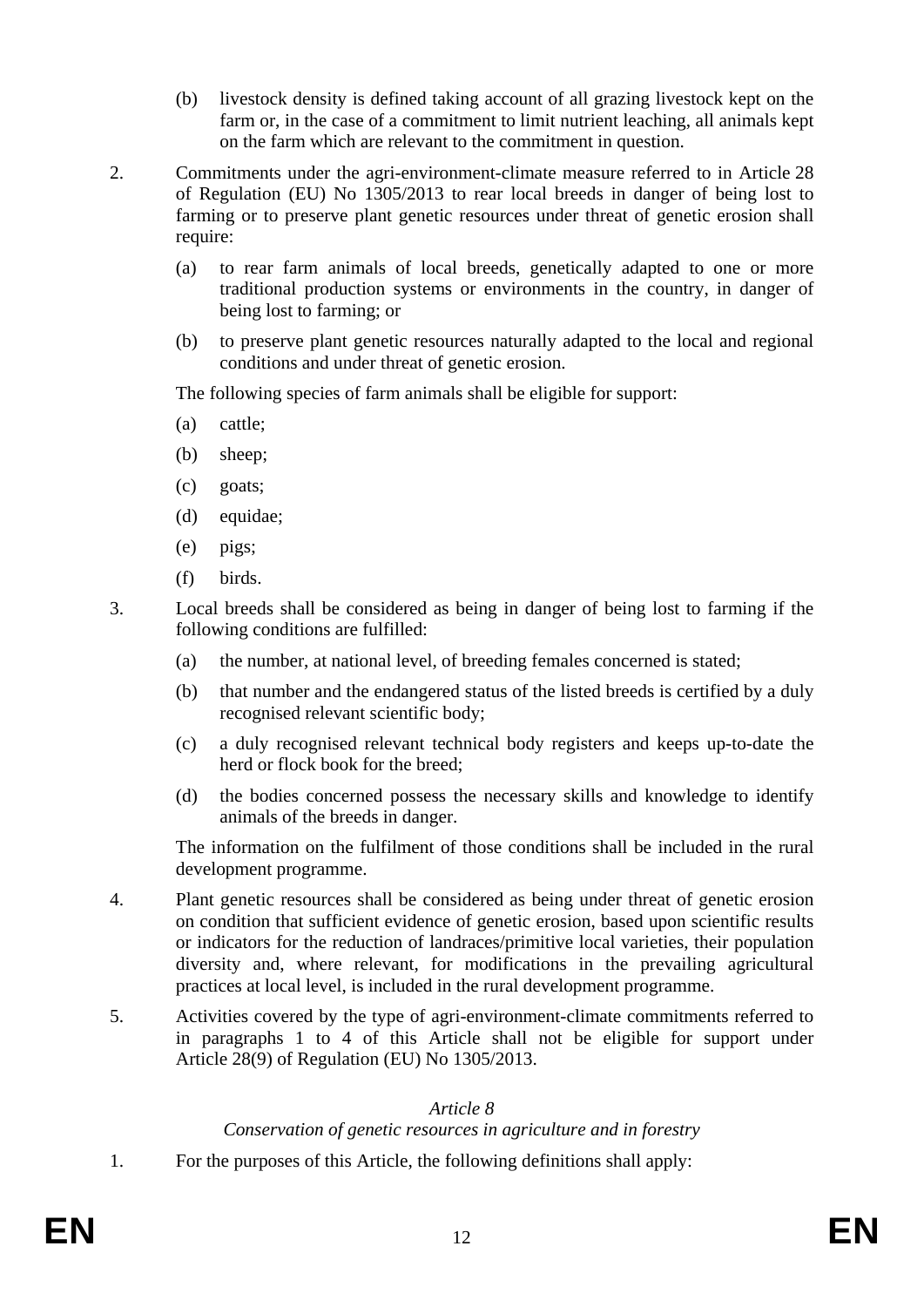- (a) 'in situ conservation' in agriculture means the conservation of genetic material in ecosystems and natural habitats and the maintenance and recovery of viable population of species or feral breeds in their natural surroundings and, in the case of domesticated animal breeds or cultivated plant species, in the farmed environment where they have developed their distinctive properties;
- (b) 'in situ conservation' in forestry means the conservation of genetic material in ecosystems and natural habitats and the maintenance and recovery of viable population of species in their natural surroundings;
- (c) 'on-farm or on-forest holding conservation' means in situ conservation and development at farm or forest holding level;
- (d) 'ex situ conservation' means the conservation of genetic material for agriculture or forestry outside their natural habitat;
- (e) 'ex situ collection' means a collection of genetic material for agriculture or forestry maintained outside their natural habitat.
- 2. Operations for the conservation of genetic resources in agriculture and in forestry eligible for support under Articles 28(9) and 34(4) of Regulation (EU) No 1305/2013 shall include the following:
	- (a) targeted actions: actions promoting the in situ and ex situ conservation, characterisation, collection and utilisation of genetic resources in agriculture and in forestry, including web-based inventories of genetic resources currently conserved in situ, including on-farm or on-forest holding conservation, and of ex situ collections and databases;
	- (b) concerted actions: actions promoting the exchange of information for the conservation, characterisation, collection and utilisation of genetic resources in Union agriculture or forestry, among competent organisations in the Member States;
	- (c) accompanying actions: information, dissemination and advisory actions involving non-governmental organisations and other relevant stakeholders, training courses and preparation of technical reports.

#### *Exclusion of double-funding of agricultural practices beneficial for the climate and the environment and of equivalent practices*

- 1. For the purposes of the support under Articles 28(6), 29(4) and 30(1) of Regulation (EU) No 1305/2013, the calculation of such payments shall take into account only the additional costs and/or income foregone linked to the commitments which go beyond the relevant obligatory practices under Article 43 of Regulation (EU) No 1307/2013.
- 2. When an agri-environment-climate commitment under Article 28 of Regulation (EU) No 1305/2013 for practices referred to in points 3 and 4 of Section I and point 7 of Section III of Annex IX to Regulation (EU) No 1307/2013, and for any further practices added to that Annex is notified, in accordance with the rules of Article 43(8) of Regulation (EU) No 1307/2013, as equivalent to one or more of the practices established under Article 43(2) of Regulation (EU) No 1307/2013, the payment for the agri-environment-climate commitment under Article 28(6) of Regulation (EU) No 1305/2013 shall be reduced by a lump sum corresponding to a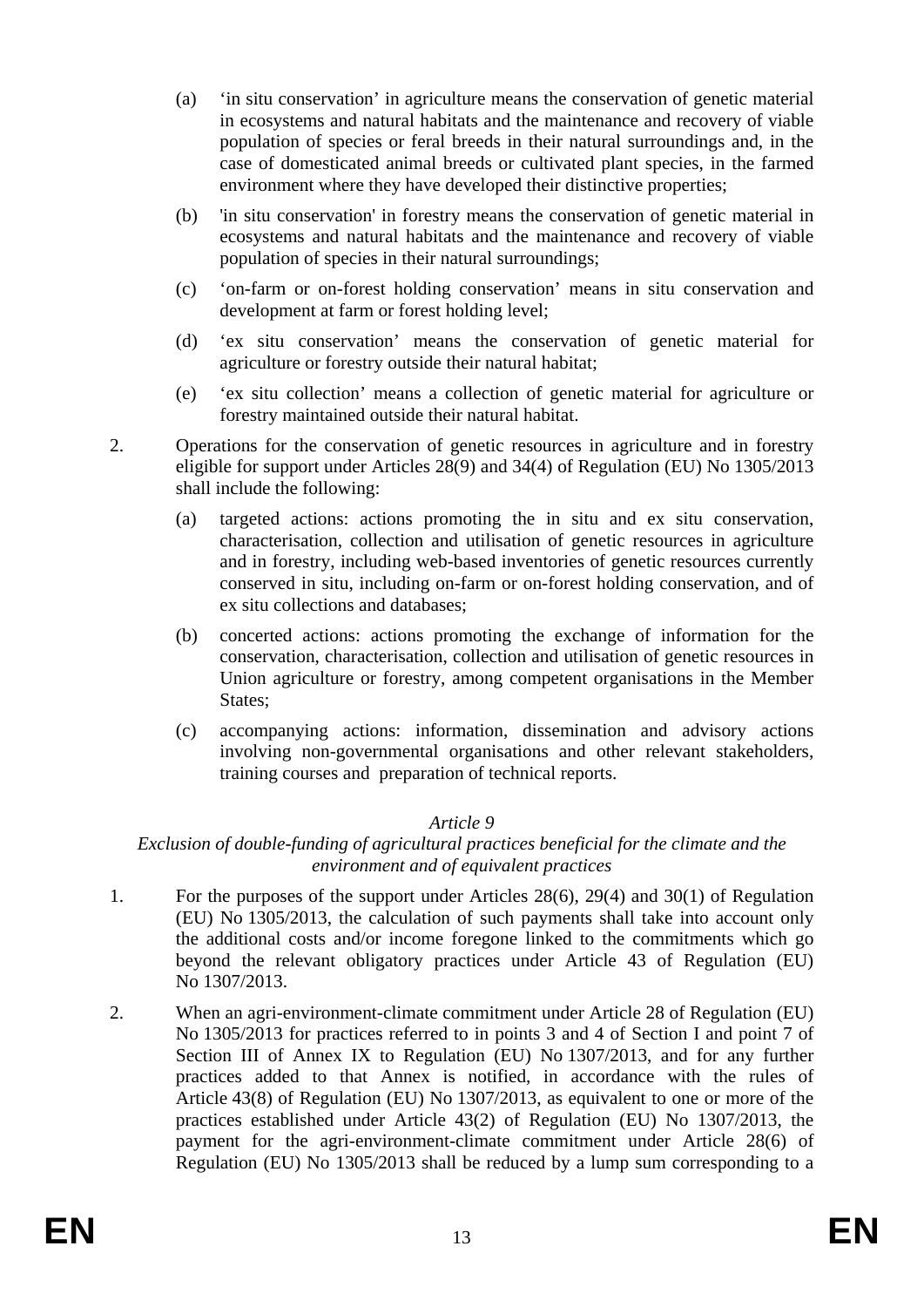part of the greening payment in the Member State or region for each greening practice as established in accordance with Article  $43(12)(c)$  of Regulation (EU) No 1307/2013.

### *Article 10*

#### *Animal welfare*

Animal welfare commitments eligible to receive support under Article 33 of Regulation (EU) No 1305/2013 shall provide upgraded standards of production methods in one of the following areas:

- (a) water, feed and animal care in accordance with the natural needs of animal husbandry;
- (b) housing conditions, such as increased space allowances, flooring surfaces, enrichment materials, natural light;
- (c) outdoor access;
- (d) practices which avoid mutilation and/or castration of animals, or in specific cases when mutilation or castration of animals is deemed necessary, provide for the use of anaesthetics, analgesia and anti-inflammatory medication or immunocastration.

### *Article 11*

#### *Cooperation*

- 1. Support for the establishment and development of short supply chains, as referred to in Article 35(2)(d) of Regulation (EU) No 1305/2013 shall cover only supply chains involving no more than one intermediary between farmer and consumer.
- 2. Support for the establishment and development of local markets, as referred to in Article 35(2)(d) of Regulation (EU) No 1305/2013 shall cover markets for which:
	- (a) the rural development programme sets out a kilometric radius from the farm of origin of the product, within which the activities of processing and sale to the final consumer have to take place; or
	- (b) the rural development programme sets out a convincing alternative definition.
- 3. For the purposes of operations supported under Article 35(2)(c) of Regulation (EU) No 1305/2013, "small operator" shall mean a microenterprise as defined in Commission Recommendation 2003/36117, or a natural person not engaged in economic activity at the moment of applying for support.
- 4. The promotion activities referred to in Article 35(2)(e) of Regulation (EU) No 1305/2013 shall be eligible for support only in respect of short supply chains and local markets meeting the specifications laid down in paragraphs 1 and 2 of this Article.

 $17$ 17 Commission Recommendation of 6 May 2003 concerning the definition of micro, small and mediumsized enterprises (OJ L 124, 20.5.2003, p. 36).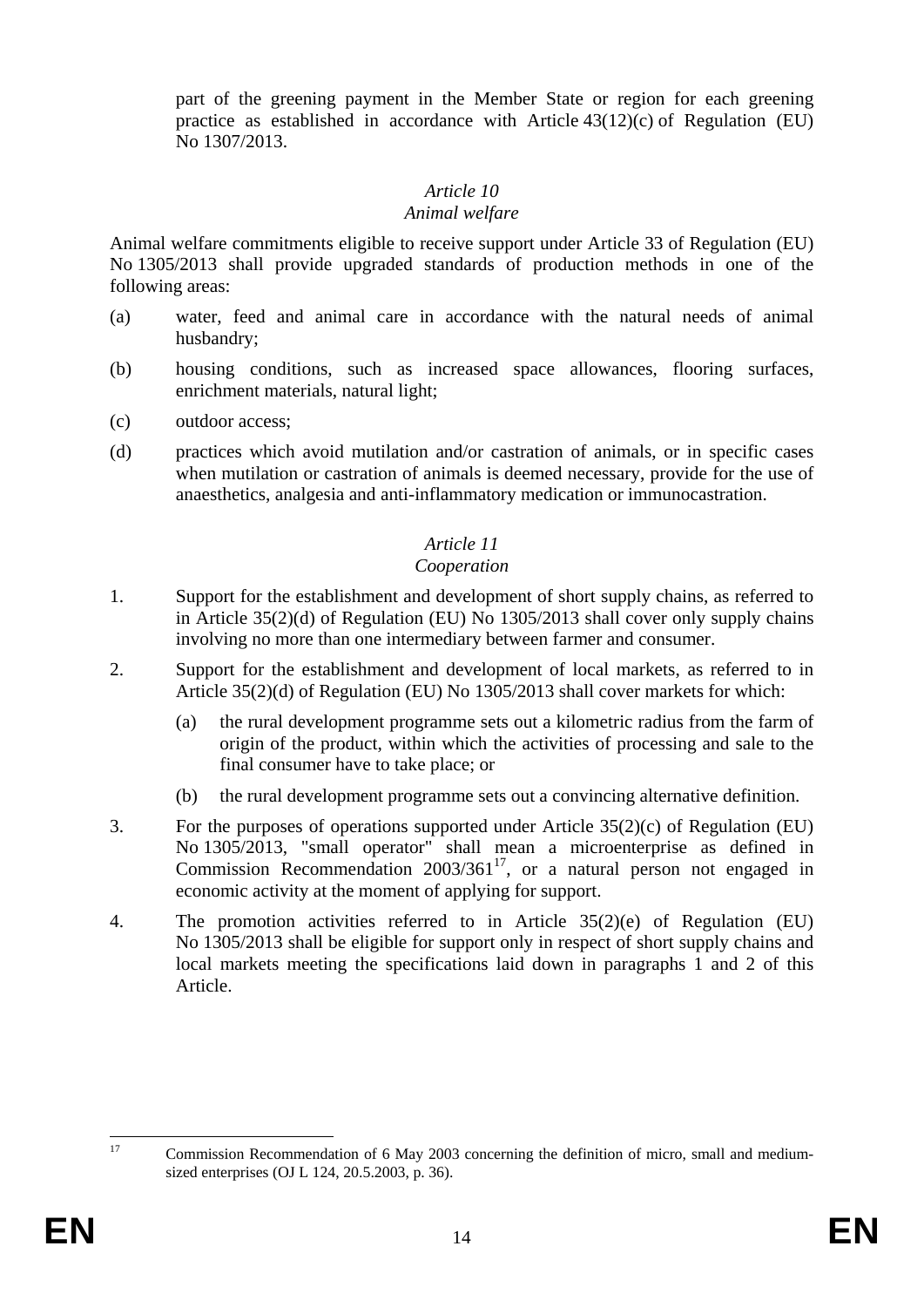#### *Commercial loans to mutual funds*

Where the source of the funds for the financial compensation to be paid by the mutual funds referred to in Articles 38 and 39 of Regulation (EU) No 1305/2013 is a commercial loan, the duration of the loan shall be of between one and five years.

#### *Article 13*

#### *Investments*

For the purposes of Article 45 of Regulation (EU) No 1305/2013:

- (a) in the case of leasing, other costs connected with the leasing contract, such as lessor's margin, interest refinancing costs, overheads and insurance charges, shall not be eligible expenditure;
- (b) Member States shall set out in their rural development programmes the conditions under which the purchase of second-hand equipment may be regarded as eligible expenditure;
- (c) Member States shall require compliance with minimum standards for energy efficiency for supported investments in renewable energy infrastructure, that consume or produce energy, where such standards exist at national level;
- (d) investments in installations, the primary purpose of which is electricity production from biomass, shall not be eligible for support unless a minimum percentage of heat energy is utilised, to be determined by the Member States;
- (e) Member States shall establish thresholds for the maximum proportions of cereals and other starch rich crops, sugars and oil crops used for bioenergy production, including biofuels, for different types of installations. Support to bioenergy projects shall be limited to bioenergy meeting the applicable sustainability criteria laid down in Union legislation, including in Article 17(2) to (6) of Directive 2009/28/EC of the European Parliament and of the Council<sup>18</sup>. In that context, a general assessment shall be included in the strategic environmental assessment of the rural development programme*.*

### *Article 14*

#### *Conversion or adjustment of commitments*

- 1. Member States may authorise one commitment under Articles 28, 29, 33 or 34 of Regulation (EU) No 1305/2013 to be converted into another commitment during the period of its operation, provided that all the following conditions are fulfilled:
	- (a) the conversion is of significant benefit to the environment or to animal welfare;
	- (b) the existing commitment is substantially reinforced;
	- (c) the approved rural development programme includes the commitments concerned.

 $\overline{18}$ 

Directive 2009/28/EC of the European Parliament and of the Council of 23 April 2009 on the promotion of the use of energy from renewable sources and amending and subsequently repealing Directives 2001/77/EC and 2003/30/EC (OJ L 140, 5.6.2009, p. 16).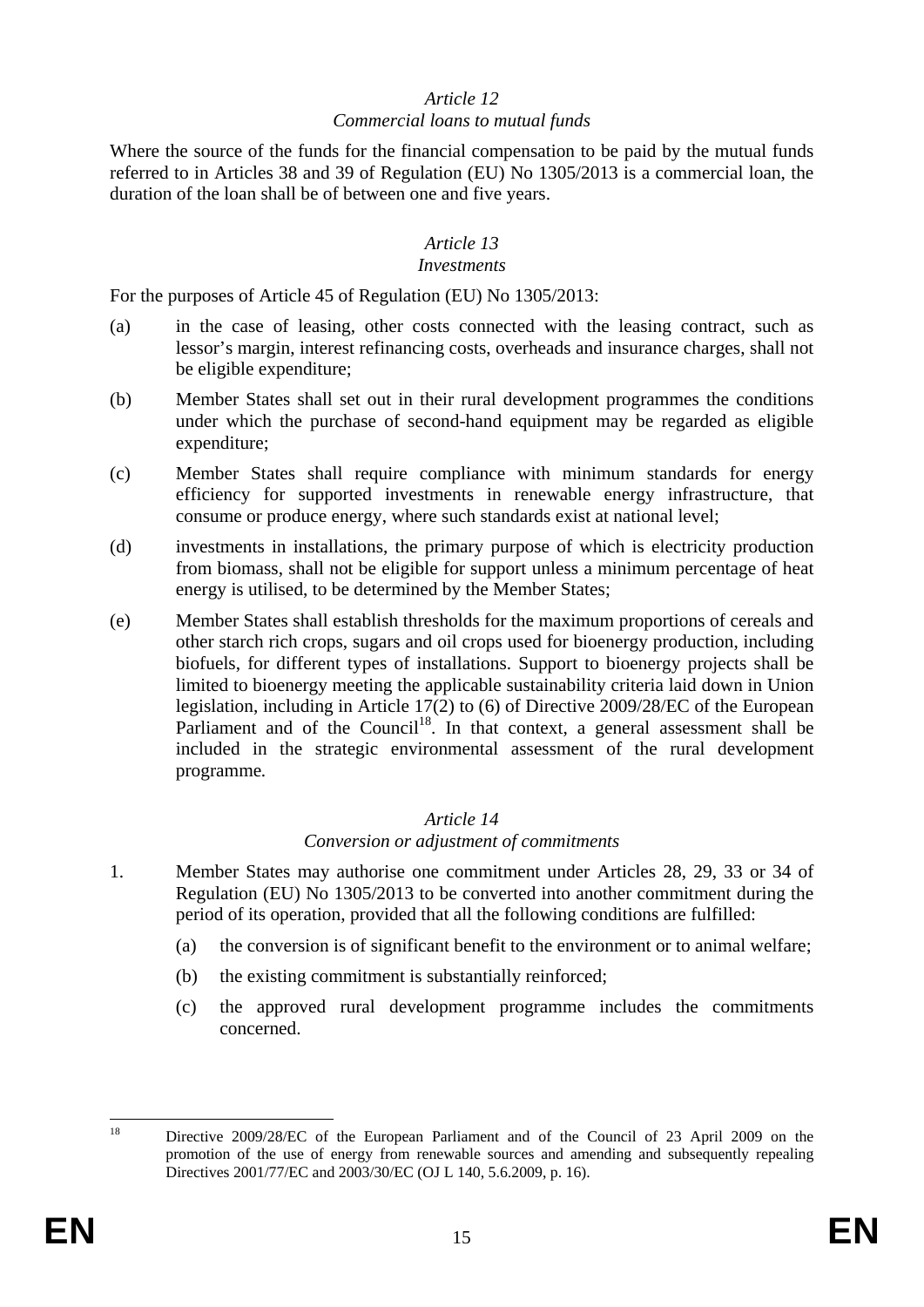A new commitment shall be undertaken for the full period specified in the relevant measure irrespective of the period for which the original commitment has already been implemented.

2. Member States may allow commitments under Articles 28, 29, 33 and 34 of Regulation (EU) No 1305/2013 to be adjusted during the period for which they apply, provided that the approved rural development programme provides the possibility for such adjustment and that the adjustment is duly justified having regard to the achievement of the objectives of the original commitment.

The beneficiary shall fulfil the adjusted commitment for the remainder of the duration of the original commitment.

Adjustments may also take the form of an extension of the duration of the commitment.

#### *Article 15*

#### *Situations where no reimbursement is required*

- 1. When a beneficiary increases the area of the holding during the period for which a commitment, given as a condition for the grant of support, runs, Member States may provide for the commitment to be extended so as to cover the additional area for the remainder of the period of the commitment, or for the original commitment to be replaced by a new one. The same shall apply in cases where the area covered by a commitment within a holding is increased.
- 2. A commitment may be extended to cover additional area as referred to in paragraph 1 only under the following conditions:
	- (a) it serves the environmental objective pursued by the commitment;
	- (b) it is justified in terms of the nature of the commitment, the length of the remaining period and the size of the additional area;
	- (c) it does not impede the effectiveness of checks to ensure compliance with the conditions for the grant of support.

The original duration of the commitment shall be respected.

3. A new commitment may be undertaken to replace the existing one as referred to in paragraph 1 on condition that it covers the whole area concerned and that its terms are not less demanding than those of the original commitment.

When the original commitment is replaced by a new one, the new commitment shall be undertaken for the full period specified in the relevant measure irrespective of the period for which the original commitment has already been implemented.

## **CHAPTER III Transitional provisions**

#### *Article 16 Eligibility of expenditure*

1. Expenditure relating to legal commitments to beneficiaries, undertaken during the 2007-2013 programming period under the measures referred to in Articles 52 and 63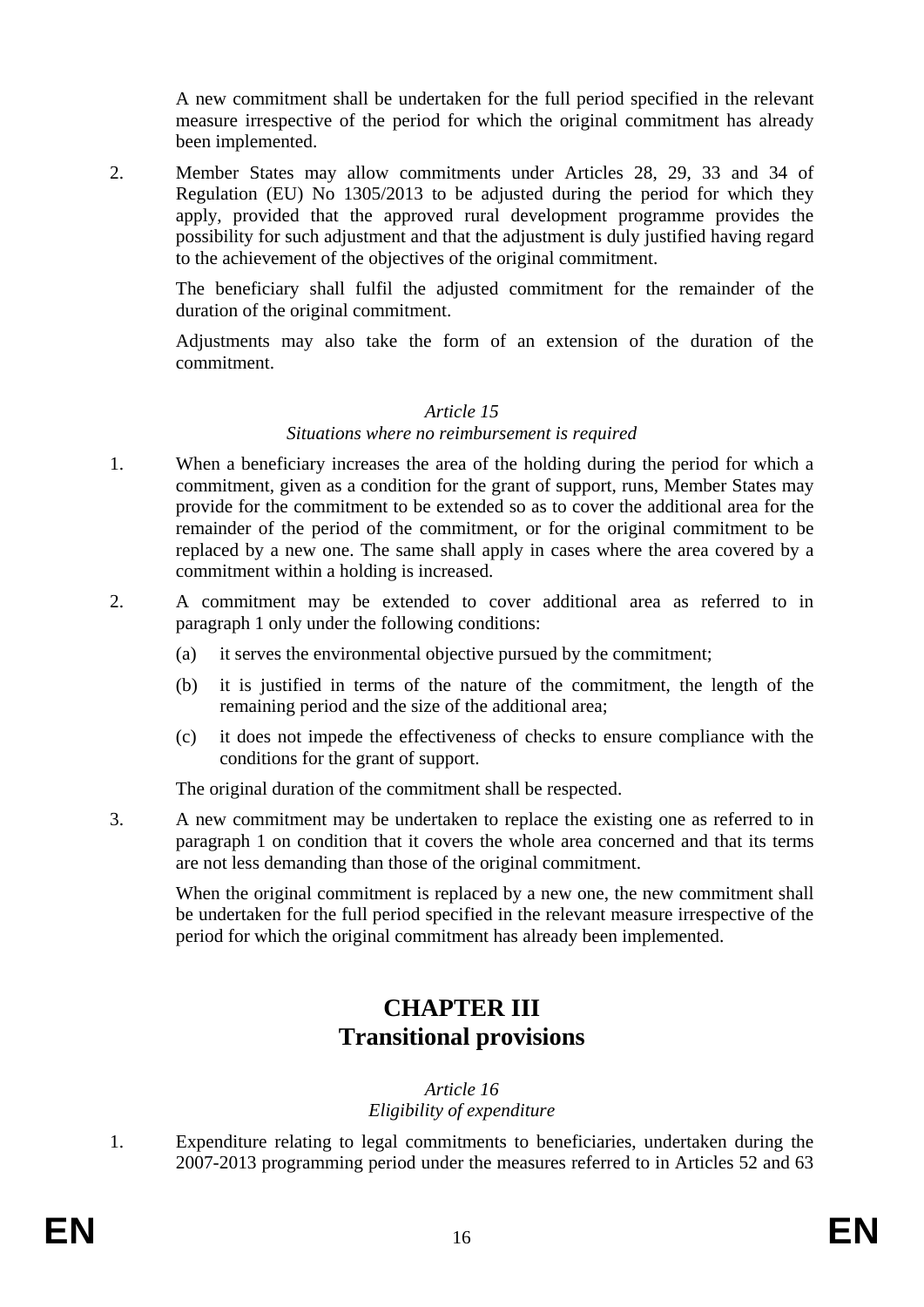of Regulation (EC) No 1698/2005, shall be eligible for an EAFRD contribution in the 2014-2020 programming period for the payments to be made:

- (a) between 1 January 2014 and 31 December 2015, if the financial allocation for the measure concerned of the respective programme adopted pursuant to Regulation (EC) No 1698/2005 has already been used up;
- (b) after 31 December 2015.
- 2. The expenditure referred to in paragraph 1 shall be eligible for an EAFRD contribution in the 2014-2020 programming period subject to the following conditions:
	- (a) such expenditure is provided for in the respective rural development programme for the 2014-2020 programming period;
	- (b) the EAFRD contribution rate to the corresponding measure under Regulation (EU) No 1305/2013 as set out in Annex I to this Regulation applies;
	- (c) Member States ensure that the relevant transitional operations are clearly identified through their management and control systems.

### *Article 17*

### *Croatia*

- 1. Expenditure relating to legal commitments to beneficiaries by Croatia, undertaken under the Instrument for Pre-accession Assistance for Rural Development (IPARD) programme, for operations under the measures referred to in Article 171(3)(b) and  $(4)(a)$  and (b) of Commission Regulation (EC) No 718/2007<sup>19</sup>, shall be eligible for an EAFRD contribution in the 2014-2020 programming period for the payments to be made:
	- (a) between 1 January 2014 and 31 December 2016, if the financial allocation for the measure concerned of the respective programme adopted pursuant to Regulation (EC) No 718/2007 has already been used up;
	- (b) after 31 December 2016.
- 2. The expenditure referred to in paragraph 1 shall be eligible for an EAFRD contribution in the 2014-2020 programming period subject to the following conditions:
	- (a) such expenditure is provided for in the rural development programme for the 2014-2020 programming period;
	- (b) the EAFRD contribution rate to the corresponding measure under Regulation (EU) No 1305/2013 as set out in Annex II to this Regulation applies;
	- (c) Croatia ensures that the relevant transitional operations are clearly identified through its management and control systems.
- 3. Expenditure incurred after 31 December 2013 relating to operations necessary for the closure of the IPARD programme and the *ex post* evaluation as referred to in Article 191 of Regulation (EC) No 718/2007 shall be eligible for support under the EAFRD under the technical assistance component of the programme in the 2014-

 $19$ 19 Commission Regulation (EC) No 718/2007 of 12 June 2007 implementing Council Regulation (EC) No 1085/2006 establishing an instrument for pre-accession assistance (IPA) (OJ L 170, 29.6.2007, p. 1).